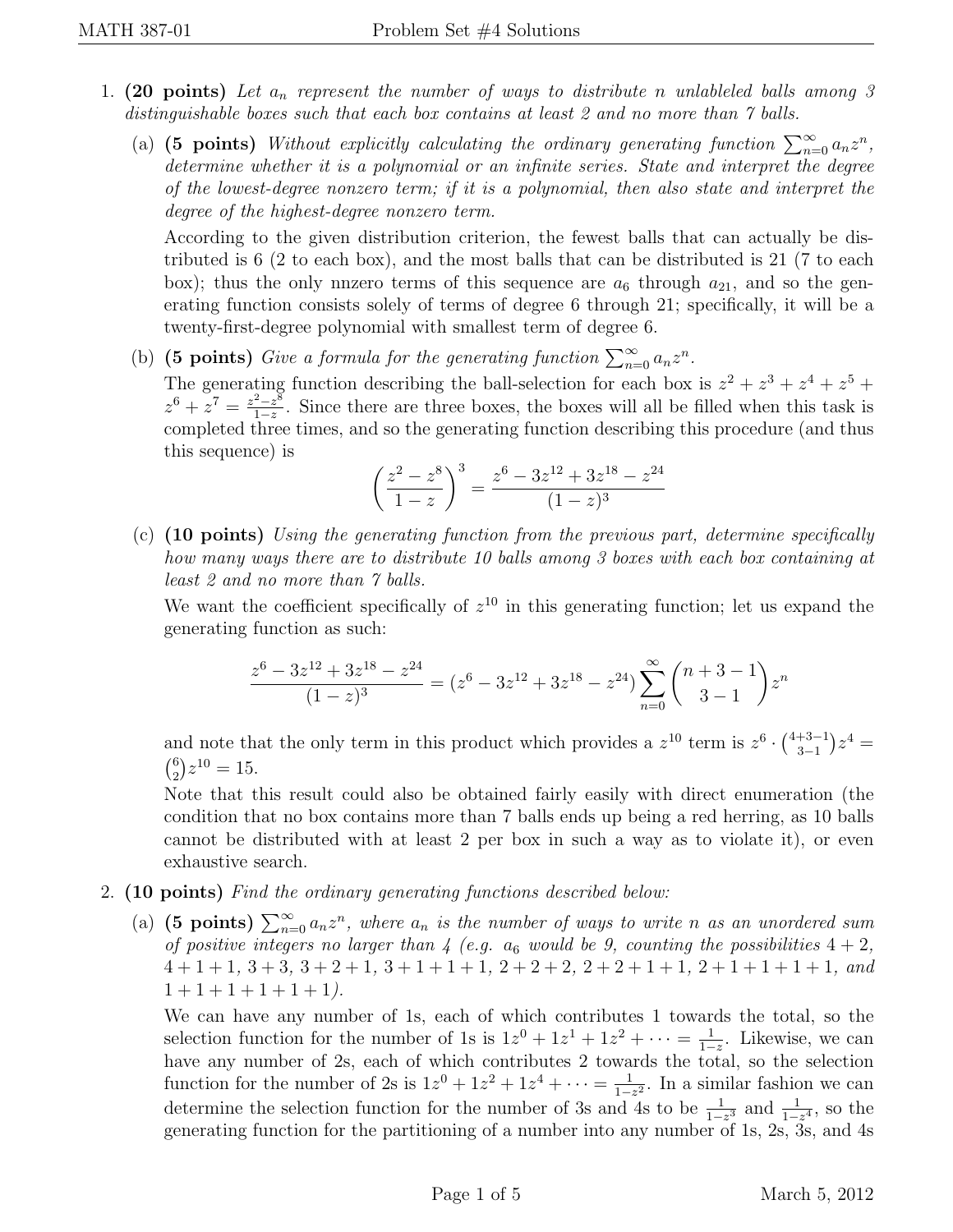is

$$
\frac{1}{(1-z)(1-z^2)(1-z^3)(1-z^4)}.
$$

(b) (5 points)  $\sum_{n=0}^{\infty} b_n z^n$ , where  $b_n$  is the number of ways to write n as an unordered sum of exactly four positive integers (e.g. b<sub>7</sub> would be 3, counting the possibilities  $4+1+1+1$ ,  $3 + 2 + 1 + 1$ ,  $2 + 2 + 2 + 1$ ).

Since the transpose is a bijective operation, we could count the partitions satisfying this criterion by counting their transposes instead. Since the transpose of a partition into  $k$ parts (i.e. a Ferrers diagram with k rows) is a partition whose largest part is k (i.e. a Ferrers diagram with first row of length k), the enumeration  $b_n$  can be rewritten as "the number of ways to write  $n$  as an unordered sum of positive integers no greater than 4, at least one of which is exactly 4". This is a slight variant on the partition described in the previous part of this question; the selection functions for the number of 1s, 2s, and 3s are the same as before, but now since we must have at least one 4, the selection function for including 4s in the sum is  $1z^4 + 1z^8 + 1z^{12} + \cdots = \frac{z^4}{1-z^4}$  $\frac{z^4}{1-z^4}$ , so the generating function for this enumeration is

$$
\frac{z^4}{(1-z)(1-z^2)(1-z^3)(1-z^4)}.
$$

- 3. (10 points+5 point bonus) Prove the following equivalences:
	- (a)  $(10 \text{ points})$  There are the same number of partitions of n into even summands as there are partitions of n into summands each of which appears an even number of times. We could prove this via explicit bijection, or by equivalence of generating functions.

For an explicit bijection, we could note that given the partition into even summands  $n = 2i_1 + 2i_2 + 2i_3 + \cdots + 2i_r$ , we could easily associate it with the partition  $n = i_1 + i_1 + \cdots + i_r$  $i_2 + i_2 + i_3 + i_3 + \cdots + i_r + i_r$ , in which each summand appears an even number of times (for any j, if 2j appeared s times in the original partition, then j appears 2s times in this new paritition). This is a bijective correspondence since it is reversible: if every summand appears an even number of times in a partition, we can pair each summand  $i$  with another instance of  $i$  and "merge" them into a single summand  $2i$ .

Alternatively, we could work out the generating functions, and note that they are identical. The generating function for the number of partitions with only even summands can be taken as the product of the selection functions for 2s, 4s, 6s, 8s, etc. to be

$$
\frac{1}{(1-z^2)(1-z^4)(1-z^6)\cdots} = \prod_{i=1}^{\infty} \frac{1}{1-z^{2i}}
$$

However, the generating function for the number of partitions with an even number of each summand could be computed as the product of the selection functions for choosing an even number of each possible summand. When selecting 1s, for instance, the selection function would be  $1z^0 + 0z^1 + 1z^2 + 0z^3 + 1z^4 + 0z^5 + \cdots = 1 + z^2 + z^4 + \cdots = \frac{1}{1-z}$  $\frac{1}{1-z^2}$ . Likewise, the selection function for selecting an even number of 2s would be  $\frac{1}{1-z^4}$ , and so forth, so that this generating function would in fact be identical to the previously-computed generating function for the partitions with even summands.

(b) (5 point bonus) There are the same number of partitions of n into summands none of which are divisible by 3 as there are partitions of n into summands each of which appears no more than twice.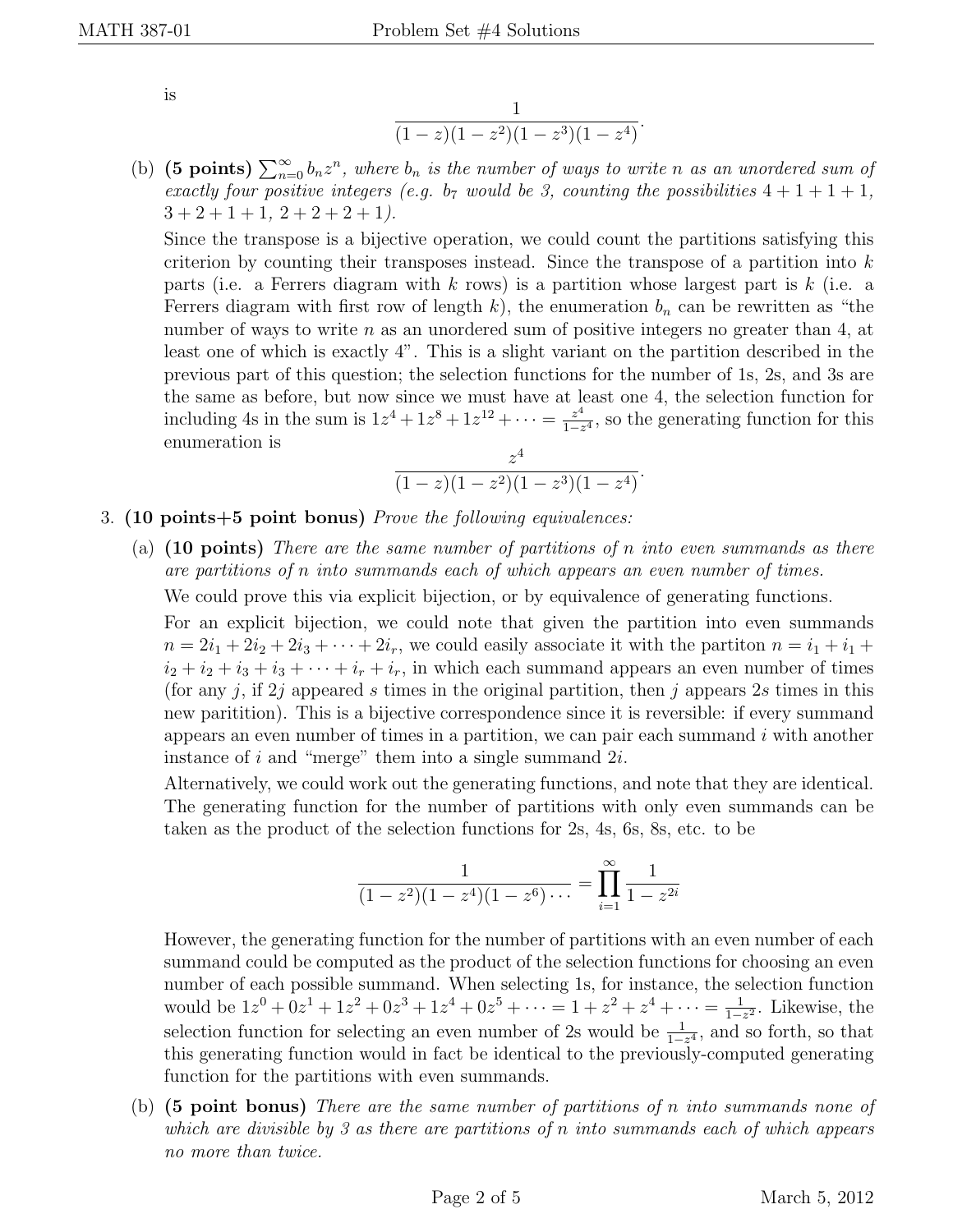There is a quite pleasing generating-function approach. The generating function for the number of partitions of n into summands none of which are divisible by 3 can be written as a product of the individual generating functions selecting the number of ks:  $z^0 + z^k$  +  $z^{2k} + z^{3k} + \cdots = \frac{1}{1-z}$  $\frac{1}{1-z^k}$  for each k not divisible by 3, so the generating function for the number of partitions of n into summands none of which are divisible by 3 can be written as

$$
\frac{1}{(1-z)(1-z^2)(1-z^4)\cdots} = \frac{(1-z^3)}{(1-z)(1-z^2)(1-z^3)(1-z^4)(1-z^5)(1-z^6)(1-z^7)\cdots}
$$

$$
= \frac{1-z^3}{1-z} \cdot \frac{1-z^6}{1-z^2} \cdot \frac{1-z^9}{1-z^3} \cdots
$$

$$
= (1+z+z^2)(1+z^2+z^4)(1+z^3+z^6)\cdots
$$

which is exactly the generating function describing the number of partitions of  $n$  such that each summand appears no more than twice, since it is the product of selection functions permitting each summand to be present zero, one, or two times.

There may also be a combinatorial way of looknig at this problem, involving the crafting of an explicit bijection; it would be interesting to try to do so!

4. (10 points) Find the exponential generating function  $\sum_{n=0}^{\infty} a_n \frac{z^n}{n!}$  $\frac{z^n}{n!}$  for the number of ways to distribute n different objects to six jugglers, if each juggler receives between three and five objects. The exponential generating function for the nubmer of ways to distribute objects to a single juggler is  $1\frac{z^3}{3!}+1\frac{z^4}{4!}+1\frac{z^5}{5!}$ . The generating function describing the number of ways to distribute objects to all six is then the product of their six individual functions, which is

$$
\left(\frac{z^3}{3!} + \frac{z^4}{4!} + \frac{z^5}{5!}\right)^6.
$$

- 5. (10 points) Let the sequence  $a_n$  be defined by the recurrence relation  $a_0 = 2$ ,  $a_1 = 3$ , and  $a_n = 2a_{n-1} + 15a_{n-2}$  for  $n > 1$ . Answer the following questions. You may answer the second part first, if you prefer to use it to answer the first question.
	- (a) (5 points) Find a closed form for  $a_n$ .

Since this is a homogeneous recurrence relation, any linear combination of solutions to the recurrence without initial conditions is a solution to the recurrence. Let us consider a prospective solution  $a_n = r^n$ ; then the recurrence  $a_n = 2a_{n-1} + 15a_{n-2}$  can be rewritten as  $r^{n} = 2r^{n-1} + 15r^{n-2}$ , or  $r^{2} - 2r - 15 = 0$ , which is true when  $r = 5$  or  $r = -3$ , so both  $a_n = 5^n$  and  $a_n = (-3)^n$  are possible solutions to the recurrence alone, as is  $a_n = k \cdot 5^n + \ell(-3)^n$ .

To satisfy the initial conditions, it must be the case that  $2 = a_0 = k + \ell$  and that  $3 = a_1 = 5k - 3\ell$ . Solving this system of equations gives  $k = \frac{9}{8}$  $\frac{9}{8}$  and  $\ell = \frac{7}{8}$  $\frac{7}{8}$ , so the closed form for  $a_n$  is  $\frac{9\cdot 5^n + 7(-3)^n}{8}$  $\frac{(1-3)^n}{8}$ .

This problem can also be done by calculating the generating function first; the derivation for this method appears at the end of part (b).

(b) (5 points) Find a closed form for the ordinary generating function  $\sum_{n=0}^{\infty} a_n z^n$ . One could build this from the solution to part (a), or build it from the given recurrence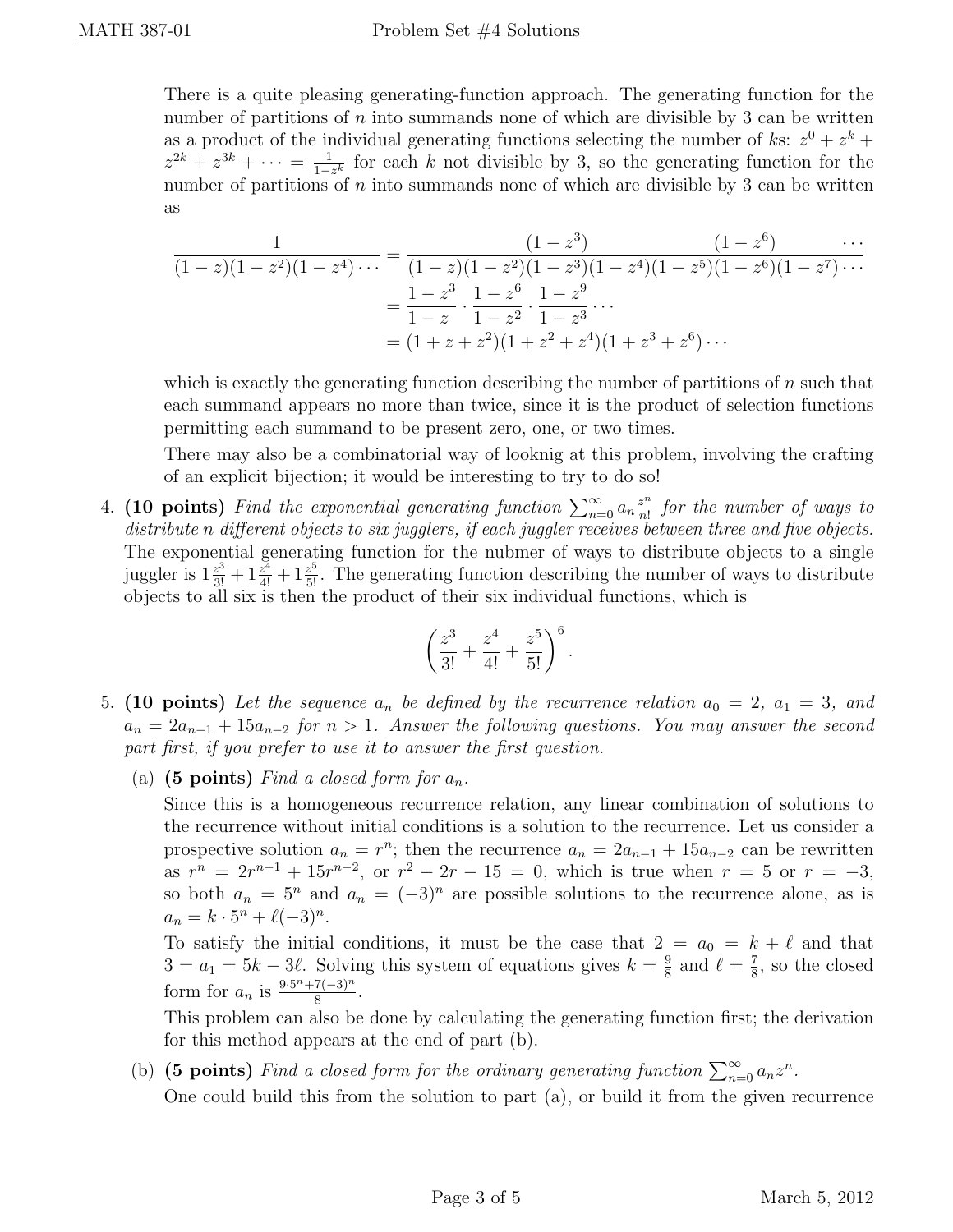and values. Let  $f(z) = \sum_{n=0}^{\infty} a_n z^n$ . Then, by the recurrence:

$$
f(z) = a_0 + a_1 z + \sum_{n=2}^{\infty} a_n z^n
$$
  
=  $2 + 3z + \sum_{n=2}^{\infty} (2a_{n-1} + 15a_{n-2})z^n$   
=  $2 + 3z + 2z \sum_{n=2}^{\infty} a_{n-1} z^{n-1} + 15z^2 \sum_{n=2}^{\infty} 15a_{n-2} z^{n-2}$   
=  $2 + 3z + 2z(f(z) - 2) + 15z^2 f(z)$   
=  $2 - z + 2zf(z) + 15z^2 f(z)$   
 $(1 - 2z - 15z^2)f(z) = 2 - z$   
 $f(z) = \frac{2 - z}{1 - 2z - 15z^2}$ 

Note that if one had done this part first, then part (a) could be completed by finding coefficients in the power-series expansion of  $f(z)$ . We would achieve this by the method of partial fractions:

$$
\frac{2-z}{1-2z-15z^2} = \frac{2-z}{(1-5z)(1+3z)} = \frac{A}{1-5z} + \frac{B}{1+3z}
$$

The associated polynomial equivalence  $(1 + 3z)A + (1 - 5z)B = 2 - z$  has solution  $A =$ 9  $\frac{9}{8}, B = \frac{7}{8}$  $\frac{7}{8}$ , so

$$
f(z) = \frac{\frac{9}{8}}{1 - 5z} + \frac{\frac{7}{8}}{1 + 3z} = \frac{9}{8} \sum_{n=0}^{\infty} 5^n z^n + \frac{7}{8} \sum_{n=0}^{\infty} (-3)^n z^n = \sum_{n=0}^{\infty} \frac{9 \cdot 5^n + 7(-3)^n}{8} z^n
$$

and since  $a_n$  is equal to the coefficient of  $z^n$  in the series representation of  $f(z)$ , it follows that  $a_n = \frac{9 \cdot 5^n + 7(-3)^n}{8}$  $\frac{7(-3)^n}{8}$  (as was alredy seen by a different method above).

6. (10 point bonus) For  $F_0 = 1$ ,  $F_1 = 1$ , and  $F_n = F_{n-1} + F_{n-2}$  for  $n > 1$ , prove the following identities combinatorially (hint: use domino-and-checker tilings of 1-row checkerboards):

(a) (5 point bonus)  $F_{2n} = F_n^2 + F_{n-1}^2$ .

We know that  $F_{2n}$  represents the number of ways to tile a  $1 \times 2n$  checkerboard with dominoes and checkers. We may enumerate the same set by a different means via a casewise analysis on the status of the edge between the nth and  $(n + 1)$ th square:

Case I: there is not a single domino covering both the nth and  $(n+1)$ th square. Then we might conceive of this checkerboard covering as simply two  $1 \times n$  checkerboard coverings placed end-to-end (imagine that we simply cut the checkerboard at the edge between the nth and  $(n+1)$ th squares). There are  $F_n$  ways that the first  $1 \times n$  checkerboard could be covered, and  $F_n$  ways that the second checkerboard could be covered, so these pairs of checkerboards could be covered in a total of  $F_n \times F_n = F_n^2$  different ways; thus there are  $F_n^2$  coverings of the  $1 \times 2n$  checkerboard described by this case.

Case II: there is a single domino covering both the nth and  $(n+1)$ th square. Then we might conceive of this checkerboard covering as simply a  $1\times(n-1)$  checkerboard